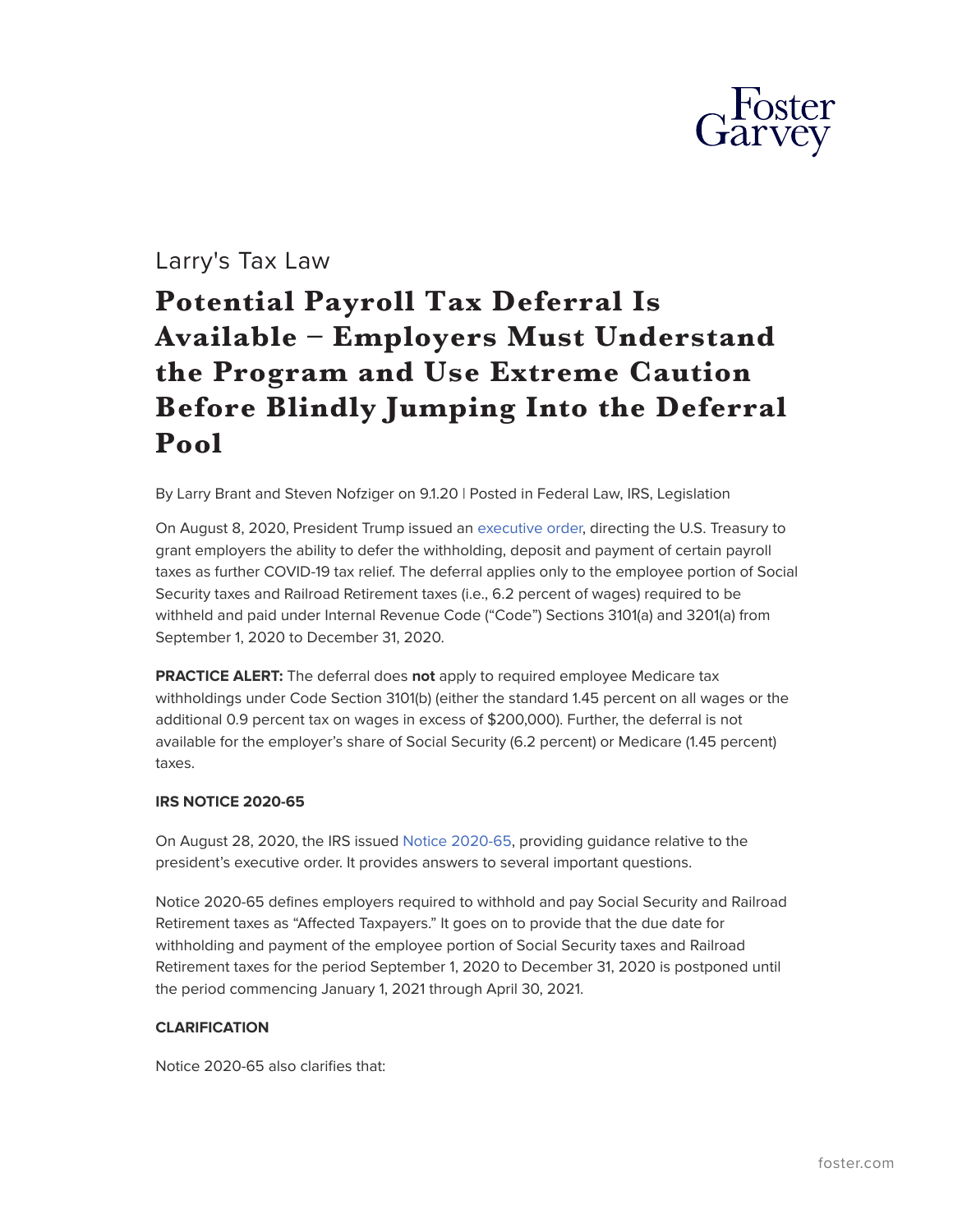

Potential Payroll Tax Deferral Is Available – Employers Must Understand the Program and Use Extreme Caution Before Blindly Jumping Into the Deferral Pool

- The wages subject to the deferral ("Applicable Wages") are wages paid during the September 1, 2020 through December 31, 2020 period, but only if the amount paid for a bi-weekly payroll period is less than \$4,000 (\$104,000 annually) or the equivalent threshold for other payroll periods.
- The Applicable Wage amount is to be determined each pay period, and if the amount of wages for an employee is less than the applicable dollar threshold, then that amount is considered "Applicable Wages" for the pay period, irrespective of wages paid to the employee in other pay periods.
- The Affected Taxpayer (i.e., the employer) must withhold and pay the deferred taxes ("Applicable Taxes") ratably from wages and compensation paid between January 1, 2021 and April 30, 2021.
- If the taxes are not paid as prescribed in the executive order, interest and penalties will begin to accrue on May 1, 2021.
- If necessary, employers may "make arrangements to otherwise collect the total Applicable Taxes from the employee."

# **PITFALLS**

Although it appears seemingly simple, employers must proceed with caution. They need to understand the framework and the implications of the payroll tax deferral before determining whether to participate. Deferral may not be appropriate for all employers. Several potential pitfalls exist.

First, the deferral is permissive. Employers are not required to defer the withholding and payment of the Applicable Taxes.

Second, deferred taxes must ultimately be paid by April 30, 2021 unless Congress acts to further defer the obligation or eliminate the obligation altogether through some form of tax forgiveness program. Unpaid taxes will be subject to penalties and interest after that date.

Third, employers should understand that the deferred taxes are both the *employee's* and *the employer's* tax obligation, with potential adverse implications if unpaid.

# Impact on the Employee

The deferred taxes are the employee's obligation because, absent Congressional action to forgive the taxes, the taxes must be withheld from the employee's pay during the four-month period from January 1, 2021 and April 30, 2021. This means, for the average employee, their pay will effectively be subject to double-withholding during that time—the regular 7.45 percent combined Social Security and Medicare taxes, plus the deferred 6.2 percent of deferred Social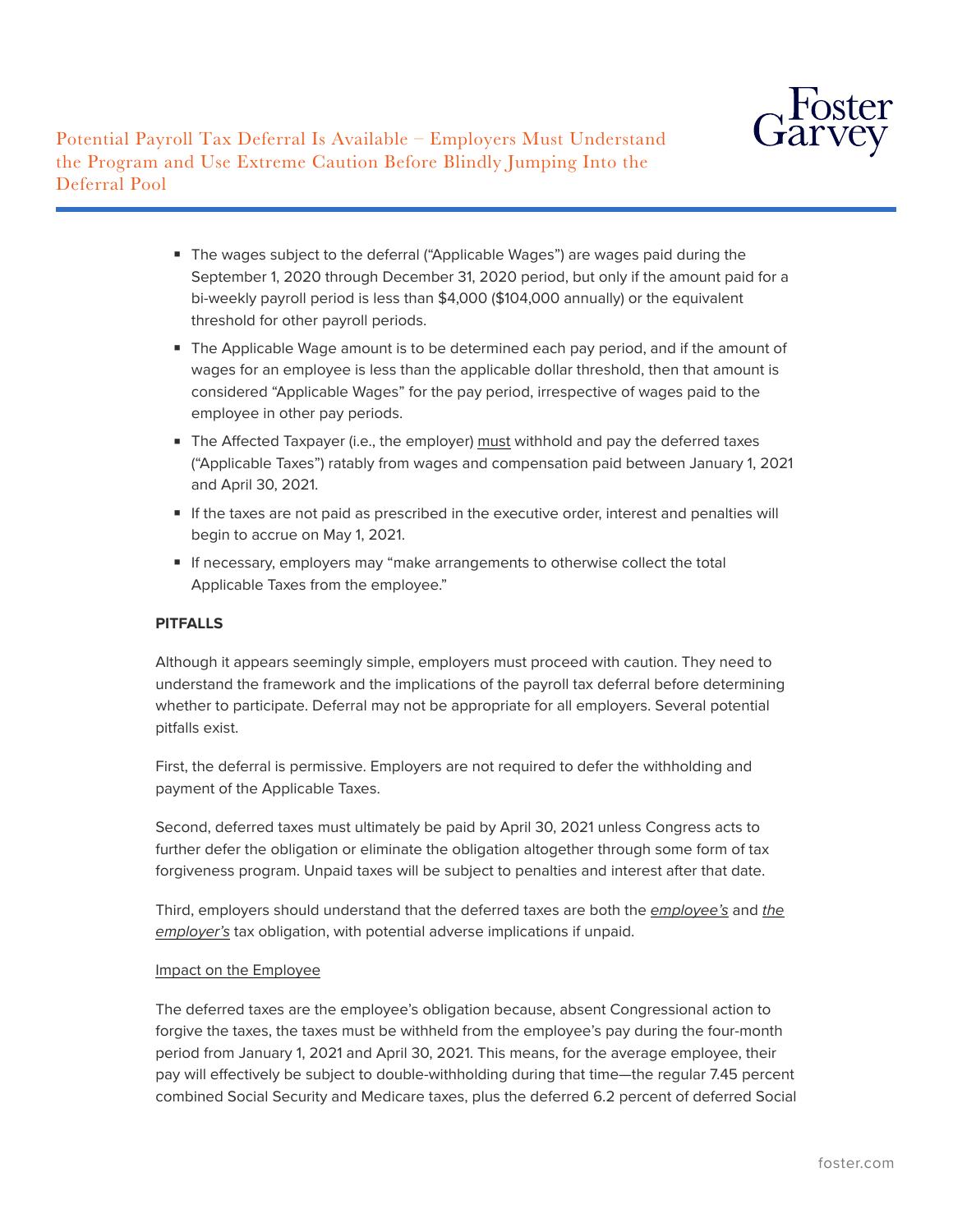

Security taxes. The extra tax burden during the four-month repayment period could be a shock to employees who don't realize that the taxes must ultimately be paid and whose take-home pay substantially drops in January.

**PRACTICE ALERT:** What happens if the employee is no longer employed? The tax obligation does not go away.

For some perspective on this, take the example of an employee making \$52,000 per year, and receiving a bi-weekly paycheck of \$2,000. The deferred tax liability would be about \$248 per month (\$124 per paycheck). Although the employee's take-home pay would be \$124 higher per paycheck during the last few months of the year, come January, the employee's take-home pay, assuming he or she remains employed, would drop by *\$248* per check (\$496) per month for the next four months as the deferred payroll taxes are repaid. This could come as quite a shock after the expensive holiday season that most American households face. Why would the take-home pay appear to drop by double the amount of the increase? Simple math. During the January 2021 through April 2021 period, the employer is still required to withhold the normal \$124 of Social Security taxes, but it will now be obligated to withhold an additional \$124 to make up for the deferred taxes. As a result, when the employee looks at difference in takehome pay between the last paycheck in December and the first paycheck in January, the difference would be \$248—double the amount of the deferral. For employees who have gotten used to spending the extra take-home pay during the deferral period, this may make for a not-so-happy new year.

The deferral is really an interest-free loan. Employees who don't understand the financial impact of the deferral and who live paycheck to paycheck may face additional financial stresses when it's time to repay the government. Employers electing to defer the taxes should *clearly* communicate this message to employees. Adverse employee morale could easily result from poor communication surrounding the deferral. Likewise, employers will want to alert employees that the obligation will not go away if they are no longer employed.

# Impact on the Employer

Employers should also remember that the deferred tax obligation is also *their* tax obligation as well. Under the federal payroll tax withholding framework, employers who fail to withhold and pay over the employee's share of Social Security and Medicare taxes are generally liable to pay the taxes that should have been withheld. As a result, employers choosing to participate in the deferral program are taking on some risk regarding the non-payment of the deferred tax liability. Although the notice provides that employers must withhold and remit the deferred taxes during the January 2021 through April 2021 timeframe, there is still some risk to employers.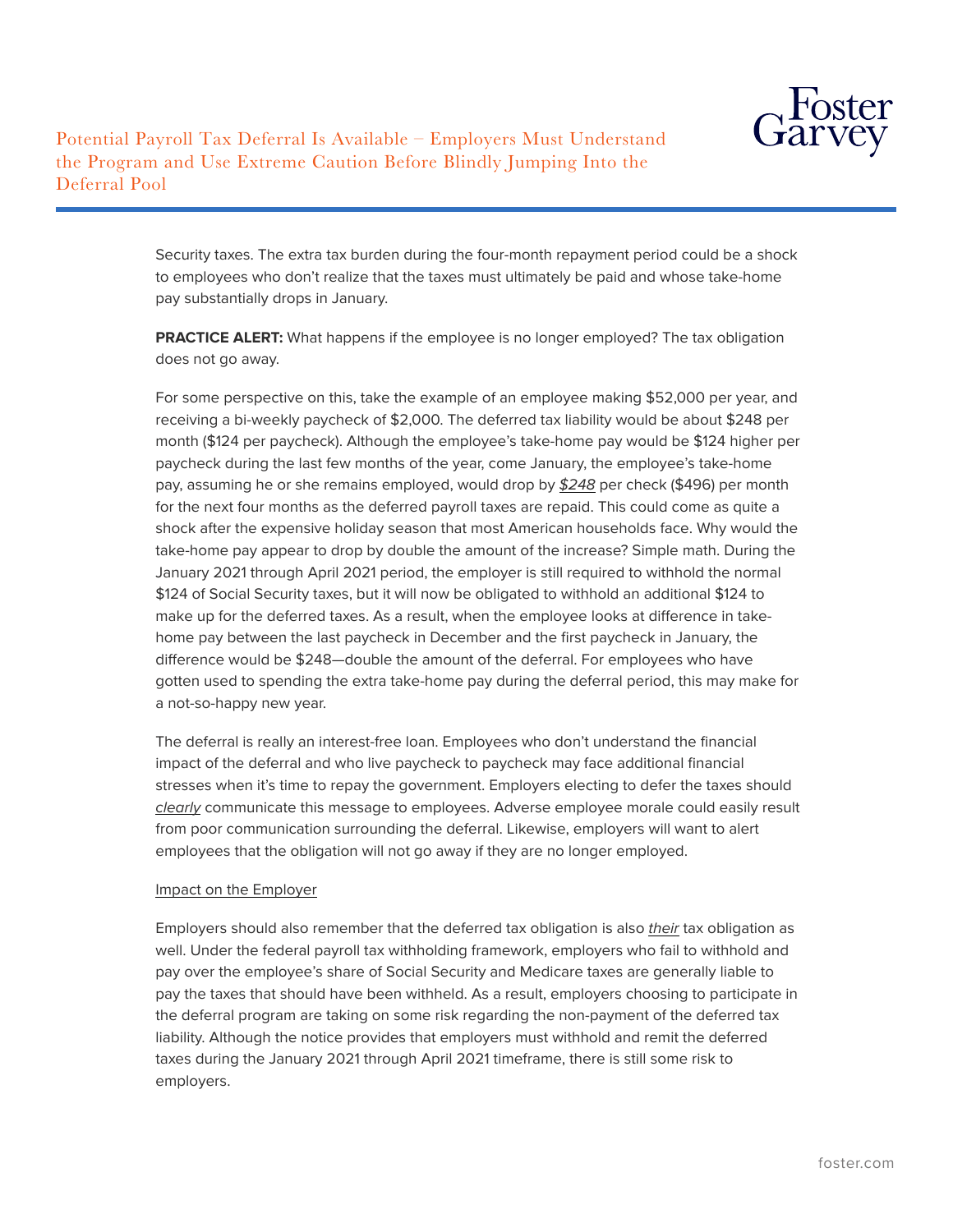

Potential Payroll Tax Deferral Is Available – Employers Must Understand the Program and Use Extreme Caution Before Blindly Jumping Into the Deferral Pool

> For example, if an employee voluntarily quits work or is otherwise terminated by the employer before April 2021, the employer could be on the hook for unpaid taxes. Although Notice 2020-65 provides that employers may "make arrangements" to separately collect the deferred taxes from the employee, employees who are no longer working may not have the funds to pay the taxes, whether out of their final paycheck or otherwise. In such cases, the employer, in the absence of action by Congress to forgive the taxes, would remain liable for the unpaid taxes, and pursuing the terminated employee for the remaining taxes due may be more trouble than it's worth from both a cost and time standpoint.

> **PRACTICE ALERT:** Employers with high turnover in their workforces should be cautious before electing to participate in the deferral program.

**PRACTICE ALERT:** Employers should be careful to comply with the mechanics of the deferral program. It only applies to employees who, in any bi-weekly paycheck, receive wages of less than \$4,000 (or the equivalent amount for other pay periods). For an employee earning more than the \$4,000 threshold, no deferral is allowed—even on amounts below the \$4,000 limit. Thus, an employee earning \$3,999 on a bi-weekly basis is eligible for deferral, while an employee earning \$4,001 on a bi-weekly basis is not eligible to have any taxes deferred. If employers are not careful, they could end up facing under-withholding and non-payment penalties and interest.

**PRACTICE ALERT:** Employers, even if the deferral is elected, still must timely withhold and remit Medicare taxes from employees' pay. Employers that erroneously fail to withhold and remit Medicare taxes will, as is always the case, still be responsible to pay the taxes and will be subject to penalties and interest.

### Unanswered Questions

IRS Notice 2020-65 leaves some questions unanswered, including:

- In order for an employer to participate in the deferral opportunity, does the employer have to defer with respect to all eligible payroll? In other words, is it an all-or-nothing game?
- If an employee does not want to participate in the deferral, can the employer exclude that employee?

## **CONCLUSION**